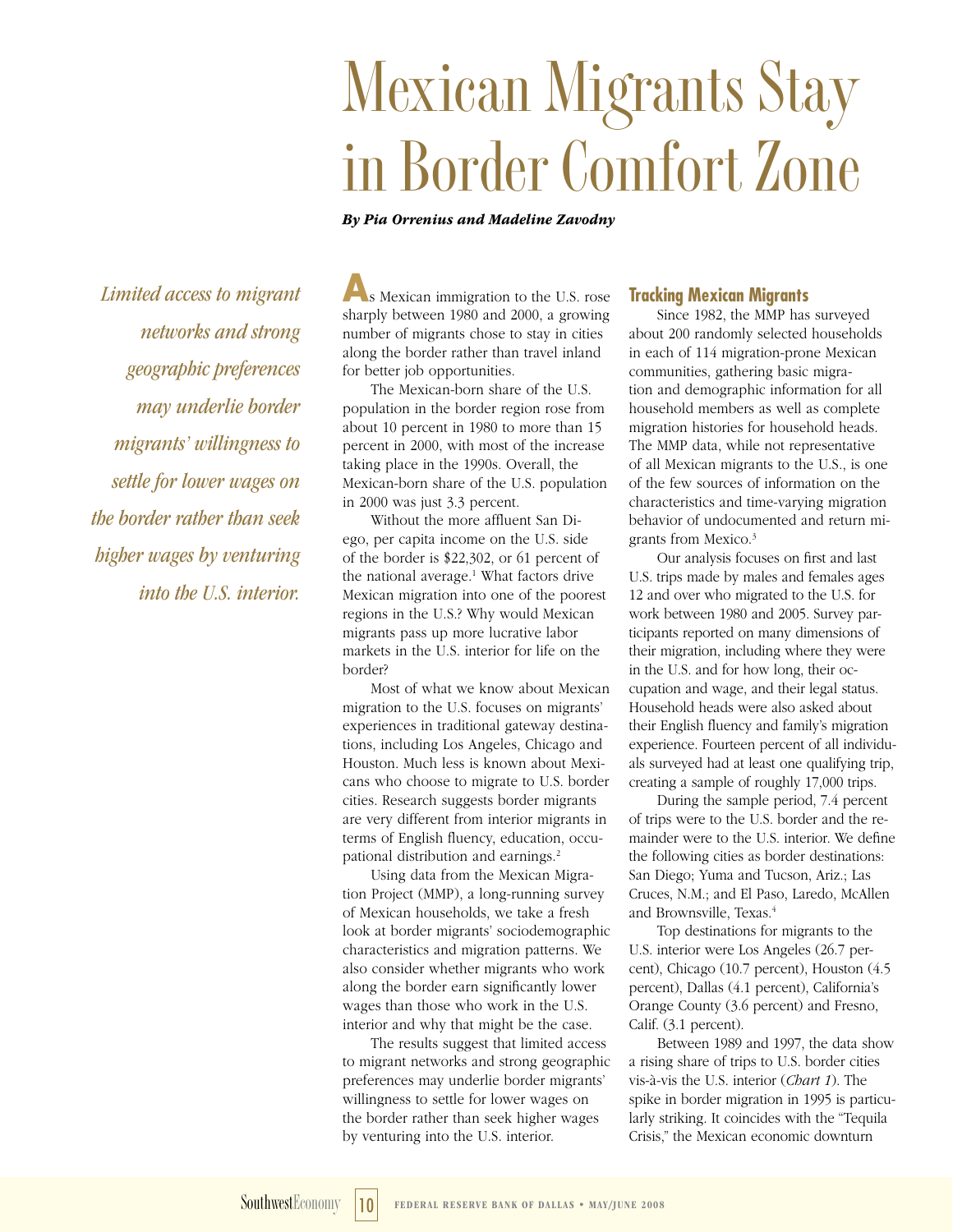

that saw the peso's value drop 49 percent and gross domestic product (GDP) contract 7.1 percent in one year. During this time, the border was an escape valve for Mexicans hurt by the recession.

The drop-off in border migration after 1997 is largely an artifact of the MMP data. The sample sizes become smaller toward the end of the time period as communities fall out of the sampling frame. The decline is particularly severe for border migrants because they're so few.

## **Migrant Characteristics**

Compared with interior migrants, border migrants have more years of education, tend to come from slightly smaller families and are more likely to have been domestic migrants, moving within Mexico before deciding to work in the U.S.

Border migrants are less likely to report that they speak no English. They typically come from communities with less migration experience, so they have a shorter collective migration history overall and access to fewer migrant networks.

Networks are typically defined as relatives who have migration experience and may even live abroad. These connections provide information to potential migrants about crossing the border and finding employment and housing in the U.S. Networks should matter less to border migrants than to interior migrants. Visa requirements aren't as stringent, so it's easier for Mexican

newcomers to enter U.S. border cities, and Spanish is widely spoken, making information more accessible.

Mexican migrants who live along the border are much more likely to be from northern Mexico, with 53 percent from northern nonborder states and 22 percent from border states.<sup>5</sup> Migrants to the U.S. interior, meanwhile, tend to be from central and western Mexico and from communities with significantly more parent and sibling migrant networks.

The border region likely attracts Mexican migrants who prefer to stay close to home, either because they have family in the northern Mexican states or because they're unwilling to risk venturing into the relative unknown of the U.S. interior. Going past border checkpoints into the interior requires legally admitted migrants to fill out additional forms and illegal entrants to circumvent the Border Patrol, which is stationed along all major roads and highways leading to the interior.

Because the border is a closer and safer destination, it may not be surprising that females are a disproportionate share of migrants to U.S. border cities (*Chart 2*). This trend has also been shaped by the nature of border labor demand. Maquiladoras have traditionally relied on a predominantly female workforce and have acted as a magnet drawing them from all parts of Mexico. Female migrants have also found work opportunities plentiful along the U.S. side of

*Compared with interior migrants, border migrants have more years of education, tend to come from slightly smaller families and are more likely to have been domestic migrants.*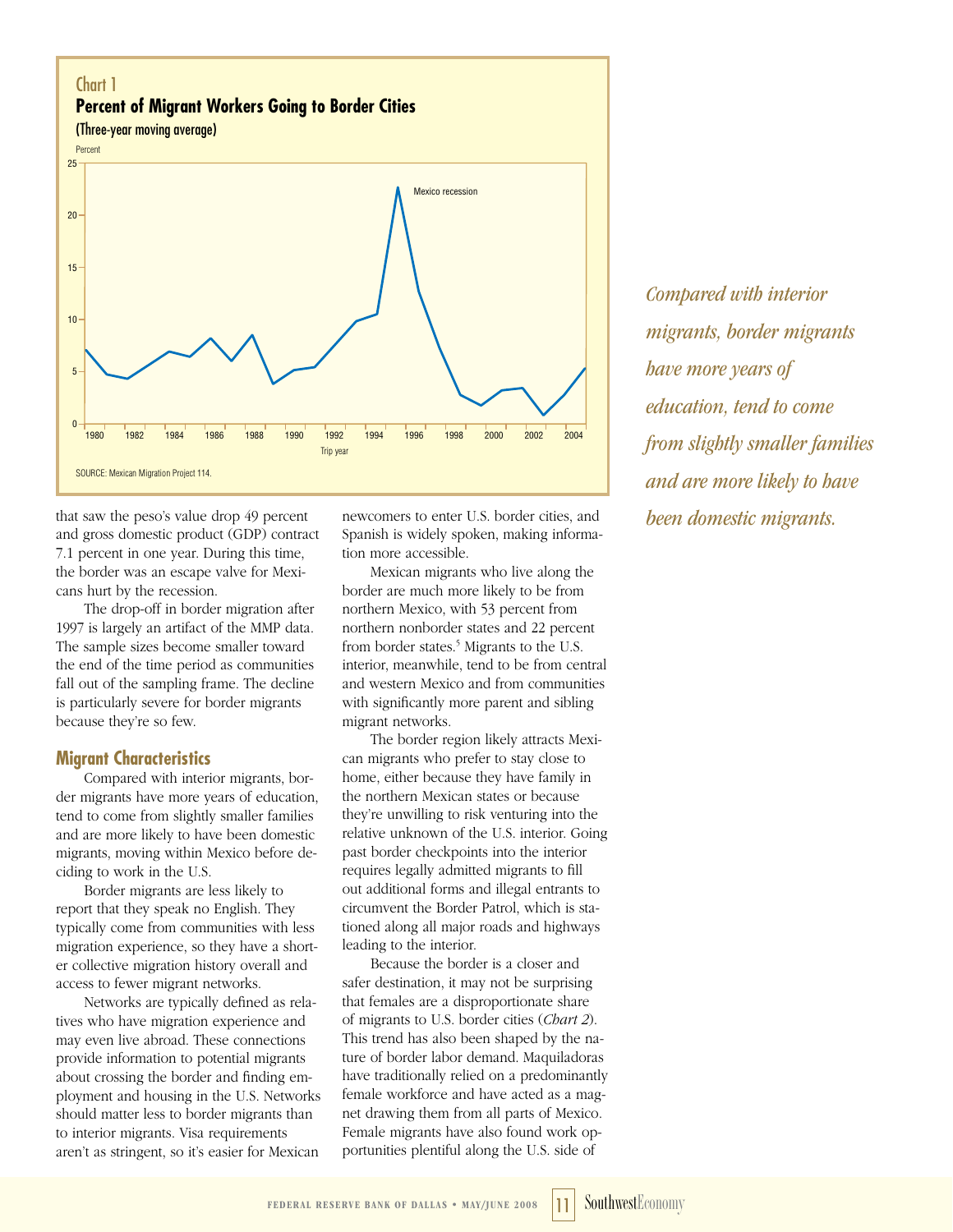

the border in domestic service industries and, more recently, retail and hospitality.

Border migrants are significantly less likely to cross into the U.S. illegally. The region's high concentration of Border Patrol and other immigration and customs officials suggests the area attracts migrants who can cross the border legally, such as those who have temporary visas, including tourist visas or border crossing cards.6

The share of illegal trips has been consistently lower among migrants to border cities than migrants to the interior (*Chart 3*). The only exception was when the share of illegal immigration to the interior hit a historic low in the immediate aftermath of the 1986 amnesty—more formally, the Immigration Reform and Control Act.

Another interesting difference between border and interior migration is the business cycle's influence. Border migration is much more sensitive than interior migration to changes in U.S. and Mexican economic conditions. A migration regression analysis shows that a 10 percent increase in U.S. employment leads to a 15 percent increase in migration to border cities relative to interior destinations.

In addition to U.S. employment, Mexican GDP and interest rates have a significant effect on border migration as well. Relative to interior migration, a 1 percent decline in Mexican GDP and a 10 percent increase in Mexico's short-term interest rate each lead to a 0.4 percent rise in border migration.

## **Jobs and Pay**

The border economy's characteristics help shape the region's labor demand and supply. Despite a high incidence of poverty and low education levels, the area has experienced rapid employment growth. The number of jobs has risen an average of 2.3 percent a year since 1990, compared with 1.4 percent for the U.S., helping push border unemployment rates down from double

to single digits.7 Border unemployment reached unprecedented lows in the 2000s.

Since the North American Free Trade Agreement's passage in 1993, border job growth has expanded significantly in transportation, government, finance and real estate, and retail and wholesale trade. Many of the new job opportunities are tied to the rise in Mexico–U.S. trade, population growth on both sides of the border, and the strength and stability of Mexico's currency. A strong peso has sustained a growing influx of Mexican shoppers to U.S. border retailers since the late 1990s.

The transformation of the border economy has meant a dramatic decline in the percentage of workers in agricultural occupations and a rise in the fraction of migrants involved in service- and sales-related employment.

The share of border migrants who worked in agriculture declined from 60 percent in 1980 to less than 10 percent in 2004 (*Chart 4*). During the same period, the fraction working in sales nearly tripled to 33 percent. Similarly, the share in service occupations more than doubled, rising from 20 percent in 1980 to over 40 percent in the mid-1990s.

The concentration of migrants who are professionals is slightly higher along the border than in the interior. An important subgroup among Mexican professionals is factory owners, managers and executives, many of whom likely work in maquiladoras